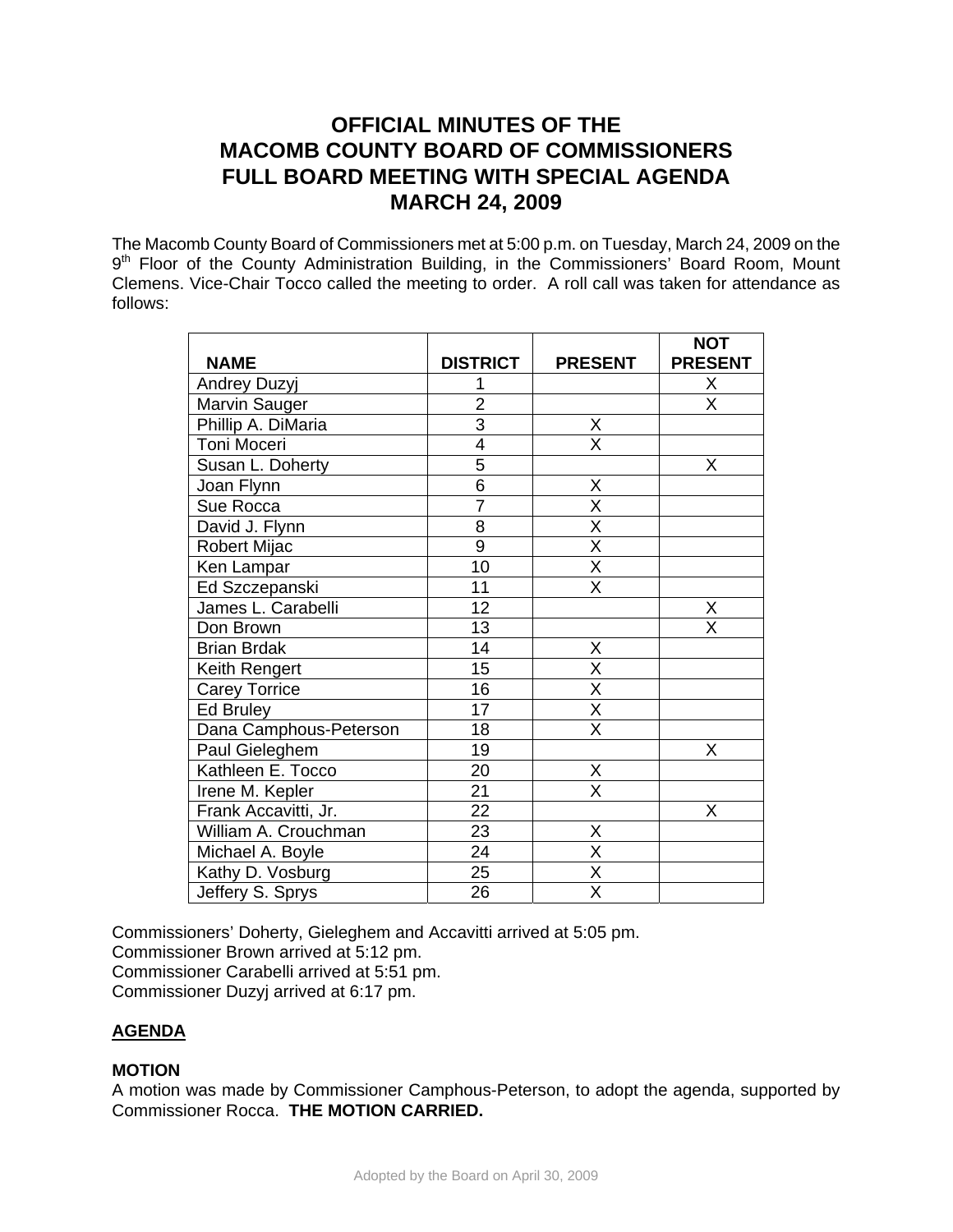#### **PUBLIC PARTICIPATION**

None

### **INTERVIEWS OF CANDIDATES FOR BOARDS & COMMISSIONS APPOINTMENTS**

Vote of the Board Appointments:

### a) **Friend of the Court Advisory Committee:** 1 vacancy (Term: upon appointment to indefinite) Appt: Dolora Paull (not present)

b) **Civil Service Commission**: 1 vacancy (Term: Republican, 6 yr term; upon appt to 12/31/14) Reappointment: William Froberg Appt: Frederick Blonde Appt: Susan Barr (not present)

### c) **Community Corrections Advisory Committee:**

4 vacancies (Term: unexpired term to 3/31/11) Appt: Phillip DiMaria (County Commissioner) Appt: Charles Burnett (Police Chief) (not present) 3 yr term: 4/1/09 to 3/31/12 Appt: Randy O'Brien (Substance Abuse) 3 yr term: 4/1/09 to 3/31/12 Appt: Erin C. Smith (Probation Dept. Rep) (not present) 3 yr term: 4/1/09 to 3/31/12

#### d) **Community Mental Health Services Board**:

4 vacancies (3 year terms- 4/1/09 to 3/31/12) Reappointment: Del Becker Appt: Marilyn Brown Reappointment: Commissioner Joan Flynn Reappointment: Brian Negovan Reappointment: Betty Slinde

#### e) **Health Department Hearing Board**:

4 vacancies (2 year terms: upon appointment to 12/31/10) Reappointment: Dr. Donald J. Amboyer Reappointment: George Penna Reappointment: Commissioner Dana Camphous-Peterson

#### f) **Juvenile Justice Advisory Board**:

1 vacancy for parent representative (Term is upon appointment to indefinite) No applications received

#### g) **Parks and Recreation Commission:**

4 vacancies SEMCOG representative (must be elected by 2/3 vote) Reappointment: Commissioner Phillip DiMaria Reappointment: Tim Malone (Homeowner's Association Officer) Appt: Commissioner Jeffery Sprys (individual)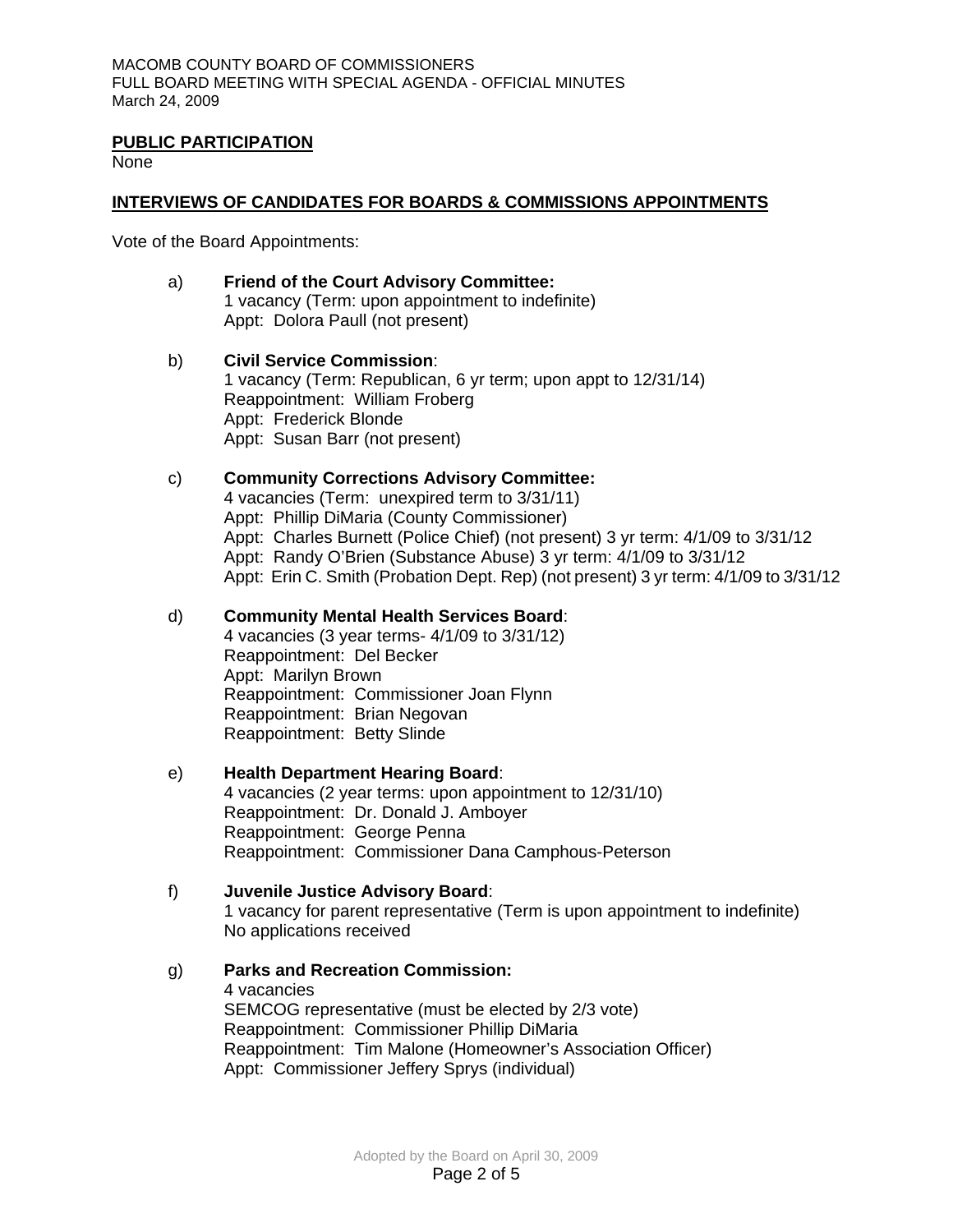MACOMB COUNTY BOARD OF COMMISSIONERS FULL BOARD MEETING WITH SPECIAL AGENDA - OFFICIAL MINUTES March 24, 2009

### h) **Road Commission**:

2 vacancies; 1 unexpired term-upon appointment to 12/31/12: Appt: Timothy Kniga Appt: Michael R. Landsiedel Appt: Onorio Moscone Appt: Donald N. Ritzenhein

1 – 6 year term-upon appointment to 12/31/14: Appt: Dan G. Dirks Appt: Kenneth J. McCarthy Reappointment: Robert M. Sawicki

Commissioner Brown asked for clarification regarding whether the applicants applied for a specific road commission term or not. Vice-Chair Tocco spoke with Board staff and stated that if the portion of the application was not completed showing the term dates, the applicants were contacted and the applications were put in the requested vacancy slot.

Corporation Counsel George Brumbaugh responded to a question stating Commissioners could appoint any Road Commission applicant to any Road Commission vacancy.

# i) **Substance Abuse Advisory Council**:

4 vacancies (3 year terms-upon appointment to 8/31/11) Appt: Joelene Beckett Appt: Jeffrey Oldham Appt: Elizabeth Risher Appt: James E. Skelton

Appointment by Chairman with Concurrence of Board:

- j) **AAA-1B**: 2 vacancies; 1 county commissioner delegate; 1 county commissioner alternate; 2 year terms-upon appointment to 12/31/10 Appt: Toni Moceri (Delegate) Appt: Joan Flynn (Alternate)
- k) **Commission on Women**: 2 vacancies: 1 democrat commissioner liaison; 1 republican county commissioner liaison; (2 year terms; upon appt to 12/31/10) Democrat: application withdrawn; vacancy remains Republican: vacancy remains
- l) **Historical Commission**: 2 vacancies: 1 democrat county commissioner for unexpired term ending 10/31/10; 1 interested person for unexpired term ending 10/31/11) Appt: Commissioner Michael Boyle Appt: John M. Emerson (interested person)
- m) **Hospital Finance Authority**: 1 vacancy (5 year term-upon appointment to 12/31/13) Appt: Commissioner David Flynn

Adopted by the Board on April 30, 2009 Page 3 of 5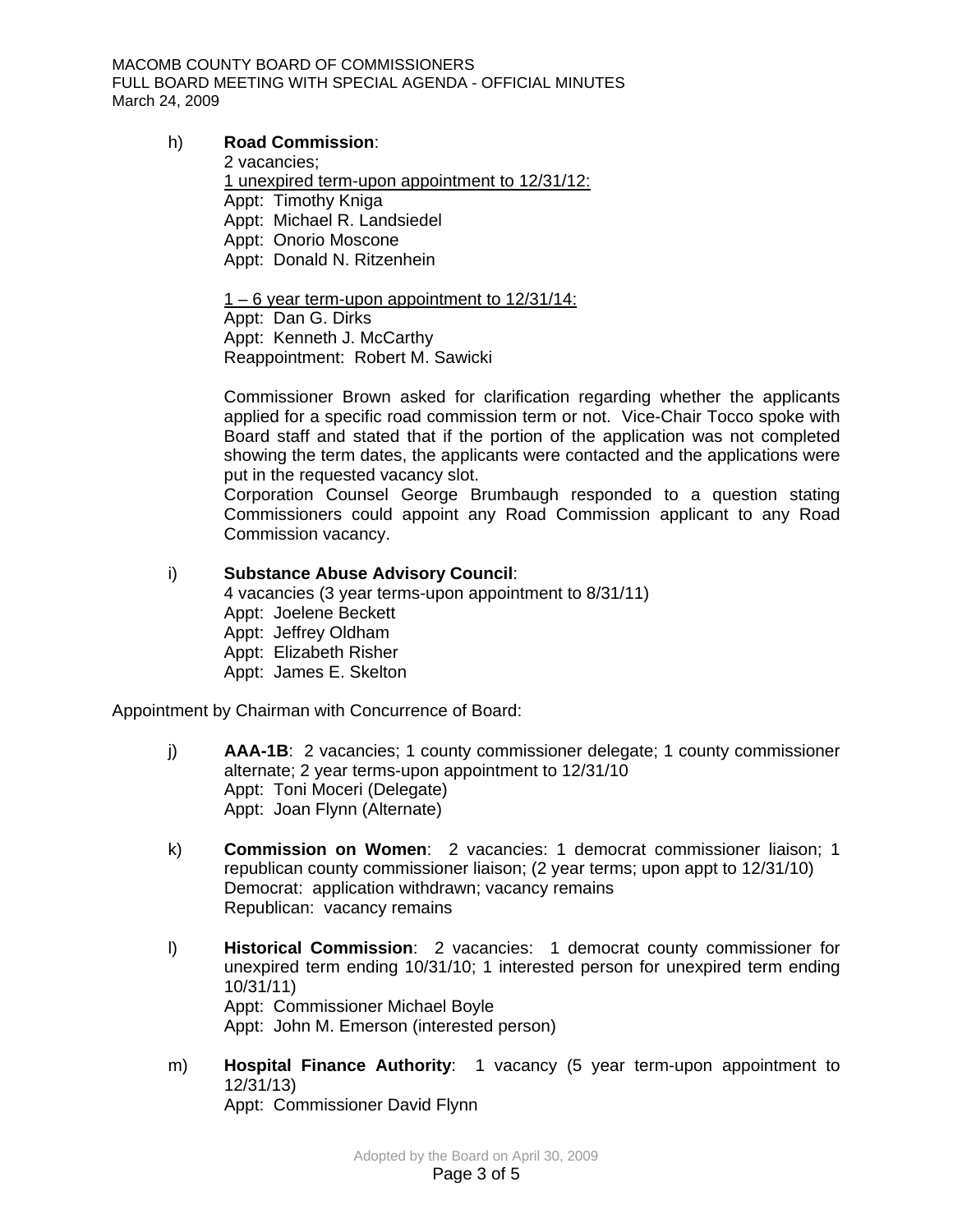n) **Water Quality Board**: 5 vacancies: 1 republican county commissioner; 1 democrat county commissioner; 1 environmental advocate; 1 business community rep; 1 agricultural community rep. Appt: Steve Remias (Business Comm. Rep) not present Appt: Rep. Sarah Roberts (Environmental Advocacy Rep) not present Appt: Commissioner Kathy Vosburg (Republican county commissioner) not present Appt: Commissioner Brian Brdak (Democrat county commissioner)

NOTE: Agricultural community rep appt will be made at later date

- o) **Partnership of Sustainability**: 2 vacancies: 1 republican county commissioner; 1 democrat county commissioner; 3 year terms-upon appointment to 12/31/11 Appt: Commissioner Toni Moceri One vacancy remains
- p) **SEMCOG**: 4 county commissioners; 4 alternates; 2 year terms-upon appointment to 12/31/10

Appt: Commissioner Ed Bruley (Delegate) Appt: Commissioner David Flynn (Delegate) Reappointment: Commissioner Joan Flynn (Delegate) Appt: Commissioner Jim Carabelli (Delegate)

Appt: Commissioner Toni Moceri (Alternate) Reappointment: Commissioner Kathy Vosburg (Alternate) 2 alternate vacancies remain

Appointment by Commissioner with Concurrence of Board:

q) **Commission on Women**: 6 vacancies in Districts 1, 12, 13, 16, 17 and 26 District 12: Commissioner Carabelli – Terri Kowal (not present) District 17: Commissioner Bruley – Sandra L. Hughes-Leonard District 26: Commissioner Sprys – Shelley Galasso Bonanno (not present) No other appointees identified; 3 vacancies remain

# **ROLL CALL**

|                     |                 |                | <b>NOT</b>     |
|---------------------|-----------------|----------------|----------------|
| <b>NAME</b>         | <b>DISTRICT</b> | <b>PRESENT</b> | <b>PRESENT</b> |
| Andrey Duzyj        |                 |                |                |
| Marvin Sauger       | 2               |                | х              |
| Phillip A. DiMaria  | 3               | Χ              |                |
| Toni Moceri         |                 | x              |                |
| Susan L. Doherty    | 5               | x              |                |
| Joan Flynn          | 6               | x              |                |
| Sue Rocca           |                 | x              |                |
| David J. Flynn      | 8               | x              |                |
| <b>Robert Mijac</b> | 9               | Χ              |                |
| Ken Lampar          | 10              |                |                |
| Ed Szczepanski      | 11              |                |                |

Adopted by the Board on April 30, 2009 Page 4 of 5